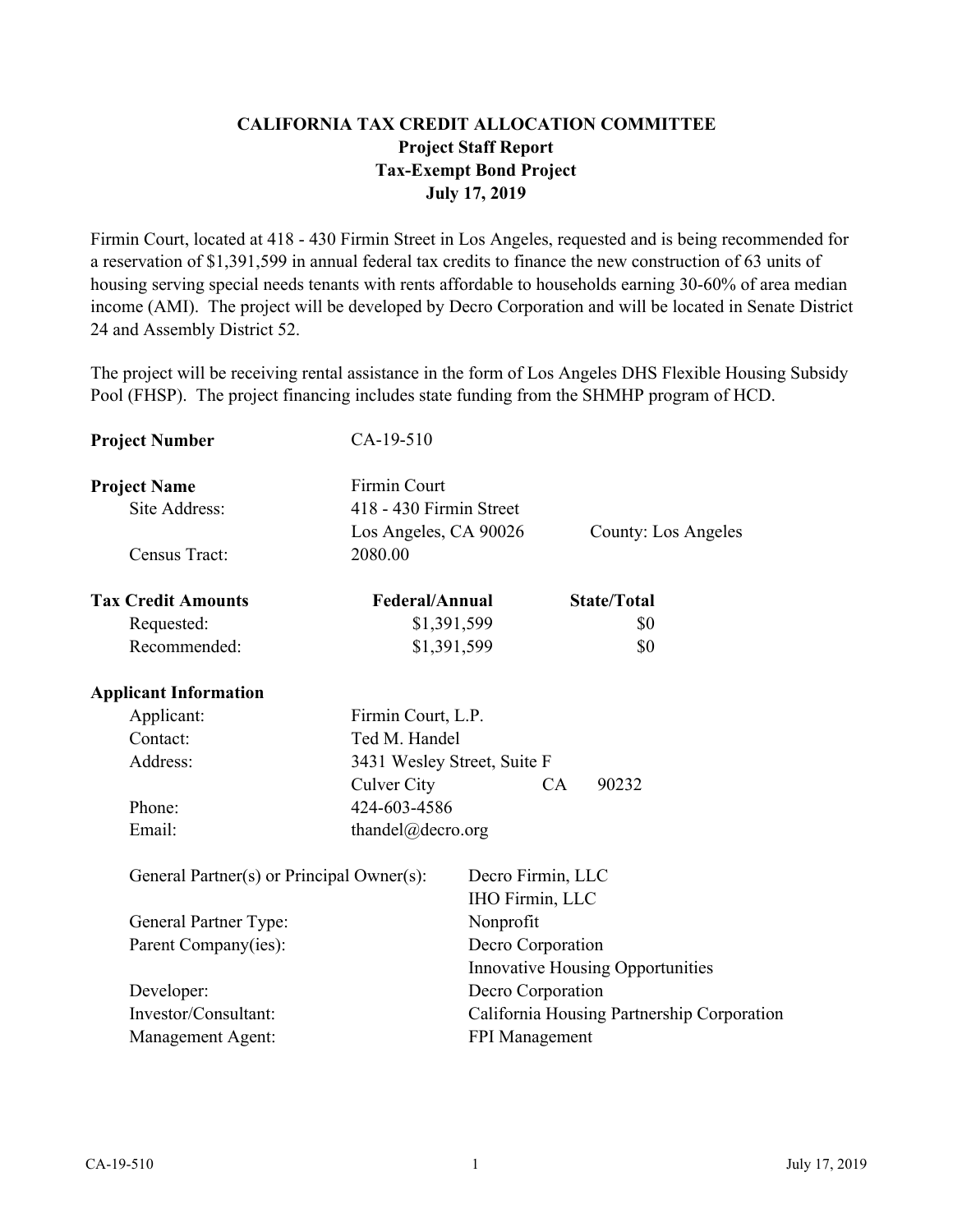# **Project Information**

| <b>Construction Type:</b>                 |             | New Construction |
|-------------------------------------------|-------------|------------------|
| Total # Residential Buildings:            |             |                  |
| Total $\#$ of Units:                      | 64          |                  |
| No. $\frac{1}{6}$ of Low Income Units: 63 |             | $-100.00\%$      |
| Federal Set-Aside Elected:                | $40\%/60\%$ |                  |
| Federal Subsidy:                          |             | Tax-Exempt       |

## **Bond Information**

| Issuer:                    | City of Los Angeles |
|----------------------------|---------------------|
| Expected Date of Issuance: | January 13, 2020    |

# **Information**

| Housing Type:                         | Special Needs       |
|---------------------------------------|---------------------|
| Geographic Area:                      | City of Los Angeles |
| TCAC Project Analyst: Tiffani Negrete |                     |

## **55-Year Use / Affordability**

| <b>Aggregate Targeting</b><br><b>Number of Units</b> |    | Percentage of<br><b>Affordable Units</b> |
|------------------------------------------------------|----|------------------------------------------|
| $30\%$ AMI:                                          | 45 | $71\%$                                   |
| $60\%$ AMI:                                          | 18 | 29%                                      |

### **Unit Mix**

| 28 SRO/Studio Units |
|---------------------|
| 17 1-Bedroom Units  |
| 15 2-Bedroom Units  |
| 4 3-Bedroom Units   |
| 64 Total Units      |

|    | <b>Unit Type</b><br>& Number | 2018 Rents<br>Targeted % of<br><b>Area Median</b><br>Income | <b>2018 Rents Actual</b><br>% of Area Median<br>Income | <b>Proposed</b><br>Rent<br>(including<br>utilities) |
|----|------------------------------|-------------------------------------------------------------|--------------------------------------------------------|-----------------------------------------------------|
| 28 | SRO/Studio                   | 30%                                                         | 30%                                                    | \$509                                               |
| 17 | 1 Bedroom                    | 30%                                                         | 30%                                                    | \$545                                               |
| 14 | 2 Bedrooms                   | 60%                                                         | 60%                                                    | \$1,309                                             |
| 4  | 3 Bedrooms                   | 60%                                                         | 60%                                                    | \$1,512                                             |
|    | 2 Bedrooms                   | Manager's Unit                                              | Manager's Unit                                         | \$0                                                 |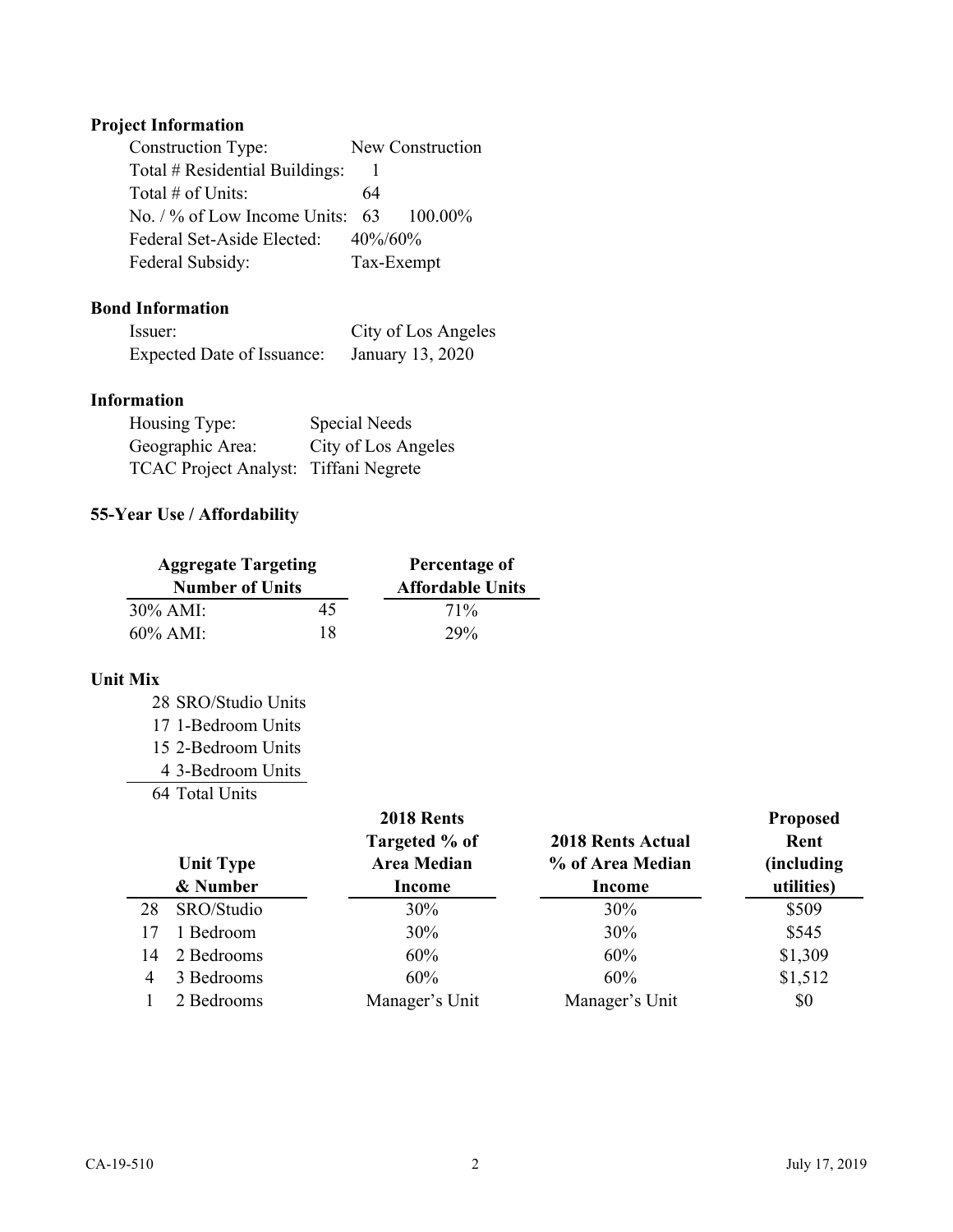### **Project Cost Summary at Application**

| <b>Commercial Costs</b><br>Total          | \$0<br>\$38,493,468 |
|-------------------------------------------|---------------------|
| Developer Fee                             | \$4,231,000         |
| <b>Other Costs</b>                        | \$1,809,646         |
| Reserves                                  | \$1,216,313         |
| Legal Fees                                | \$130,000           |
| Const. Interest, Perm. Financing          | \$3,345,201         |
| Architectural/Engineering                 | \$1,459,750         |
| Relocation                                | \$0                 |
| Soft Cost Contingency                     | \$305,494           |
| <b>Construction Hard Cost Contingency</b> | \$2,046,419         |
| <b>Rehabilitation Costs</b>               | \$0                 |
| <b>Construction Costs</b>                 | \$20,451,689        |
| Land and Acquisition                      | \$3,497,956         |

#### **Residential**

| <b>Construction Cost Per Square Foot:</b> | \$438     |
|-------------------------------------------|-----------|
| Per Unit Cost:                            | \$601,460 |
| True Cash Per Unit Cost*:                 | \$565,213 |

## **Construction Financing**

## **Permanent Financing**

| Source                        | Amount       | Source                        | Amount       |
|-------------------------------|--------------|-------------------------------|--------------|
| Citigroup Global - T.E. Bonds | \$6,035,000  | Citigroup Global - T.E. Bonds | \$6,035,000  |
| Sterling Bank - T.E. Bonds    | \$21,044,526 | HCD - SHMP                    | \$5,677,960  |
| LAHCID - Prop HHH             | \$4,435,000  | LAHCID - Prop HHH             | \$11,700,000 |
| Deferred Interest             | \$211,900    | Deferred Developer Fee        | \$2,319,831  |
| Deferred Costs                | \$2,039,111  | <b>General Partner Equity</b> | \$100        |
| Deferred Developer Fee        | \$2,319,831  | Tax Credit Equity             | \$12,760,577 |
| <b>General Partner Equity</b> | \$100        | <b>TOTAL</b>                  | \$38,493,468 |
| Tax Credit Equity             | \$2,408,000  |                               |              |

\*Less Fee Waivers, Seller Carryback Loans, and Deferred Developer Fee

| <b>Determination of Credit Amount(s)</b>                           |              |
|--------------------------------------------------------------------|--------------|
| Requested Eligible Basis:                                          | \$32,438,200 |
| 130% High Cost Adjustment:                                         | Yes          |
| <b>Applicable Fraction:</b>                                        | 100.00%      |
| <b>Qualified Basis:</b>                                            | \$42,169,660 |
| Applicable Rate:                                                   | 3.30%        |
| Total Maximum Annual Federal Credit:                               | \$1,391,599  |
| Approved Developer Fee (in Project Cost & Eligible Basis):         | \$4,231,000  |
| California Housing Partnership Corporation<br>Investor/Consultant: |              |
| Federal Tax Credit Factor:                                         | \$0.91697    |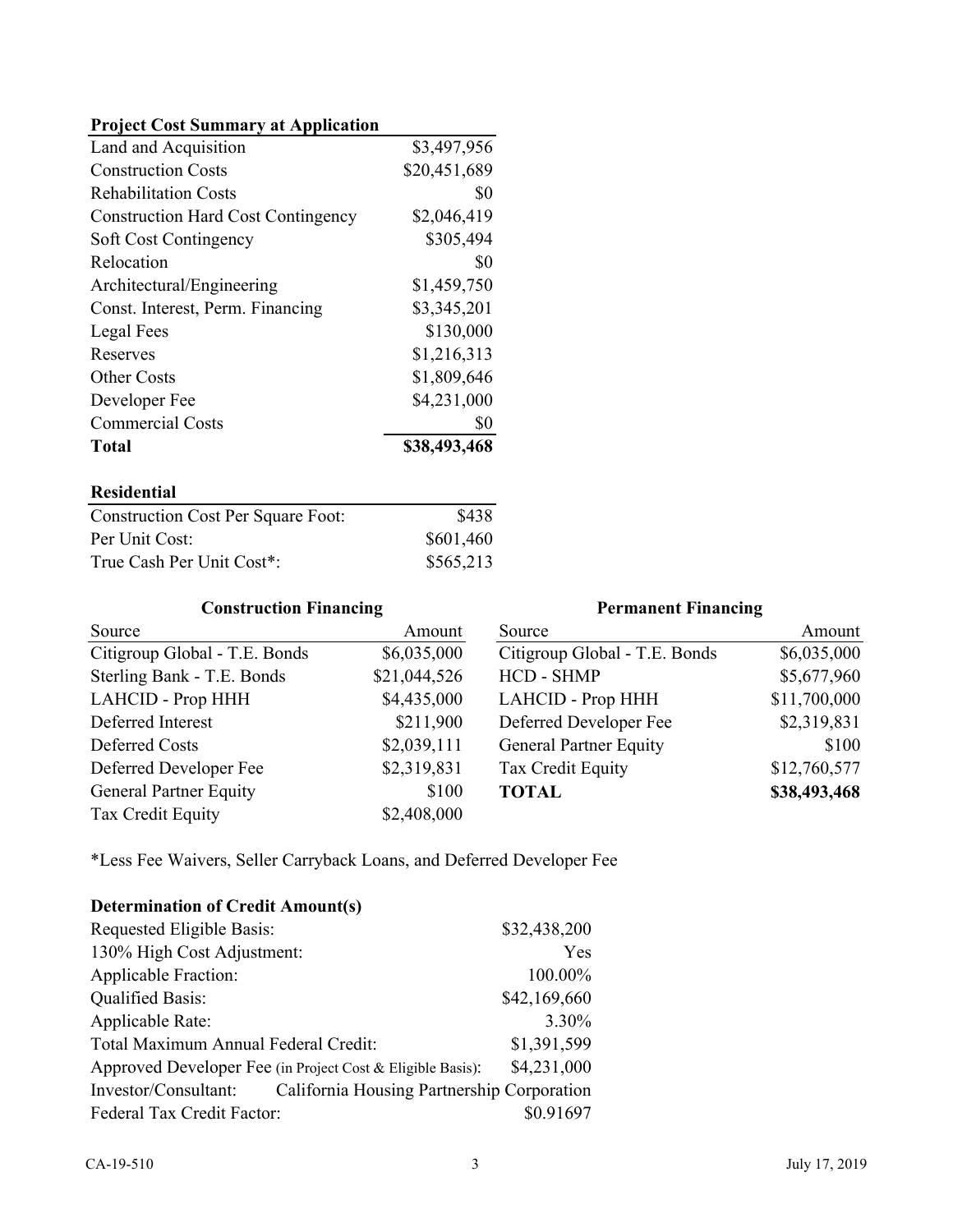Except as allowed for projects basing cost on assumed third party debt, the "as if vacant" land value and the existing improvement value established at application for all projects, as well as the eligible basis amount derived from those values, shall not increase during all subsequent reviews including the placed in service review, for the purpose of determining the final award of Tax Credits. The sum of the third party debt encumbering the property may increase during subsequent reviews to reflect the actual amount.

### **Eligible Basis and Basis Limit**

| Requested Unadjusted Eligible Basis:  | \$32,438,200 |
|---------------------------------------|--------------|
| Actual Eligible Basis:                | \$32,438,200 |
| Unadjusted Threshold Basis Limit:     | \$18,738,147 |
| Total Adjusted Threshold Basis Limit: | \$52,279,430 |

#### **Adjustments to Basis Limit**

Parking Beneath Residential Units or On-Site Parking Structure of Two or More Levels 95% of Upper Floor Units are Elevator-Serviced 55-Year Use/Affordability Restriction – 2% for Each 1% of Low-Income and Market Rate Units are Income Targeted at 35% AMI or Below: 142% Required to Pay State or Federal Prevailing Wages/Financed by labor-affiliated organization employing construction workers paid at least state or federal prevailing wages

#### **Cost Analysis and Line Item Review**

Staff analysis of project costs to determine reasonableness found all fees to be within TCAC's underwriting guidelines and TCAC limitations. Annual operating expenses meet or exceed the minimum operating expenses established in the Regulations, and the project pro forma shows a positive cash flow from year one. Staff has calculated federal tax credits based on 3.30% of the qualified basis. Applicants are cautioned to consider the expected federal rate when negotiating with investors. TCAC's financial evaluation at project completion will determine the final allocation.

#### **Significant Information / Additional Conditions:** None.

#### **Resyndication and Resyndication Transfer Event:** None.

#### **Standard Conditions**

If applicant is receiving tax-exempt bond financing from other than CalHFA, the applicant shall apply for a bond allocation from the California Debt Limit Allocation Committee's next scheduled meeting, if not previously granted an allocation; shall have received an allocation from CDLAC; and, shall issue bonds within time limits specified by CDLAC.

The applicant anticipates financing more than 50% of the project aggregate basis with tax-exempt bond proceeds as calculated by the project tax professional. Therefore, the federal credit reserved for this project will not count against the annual ceiling.